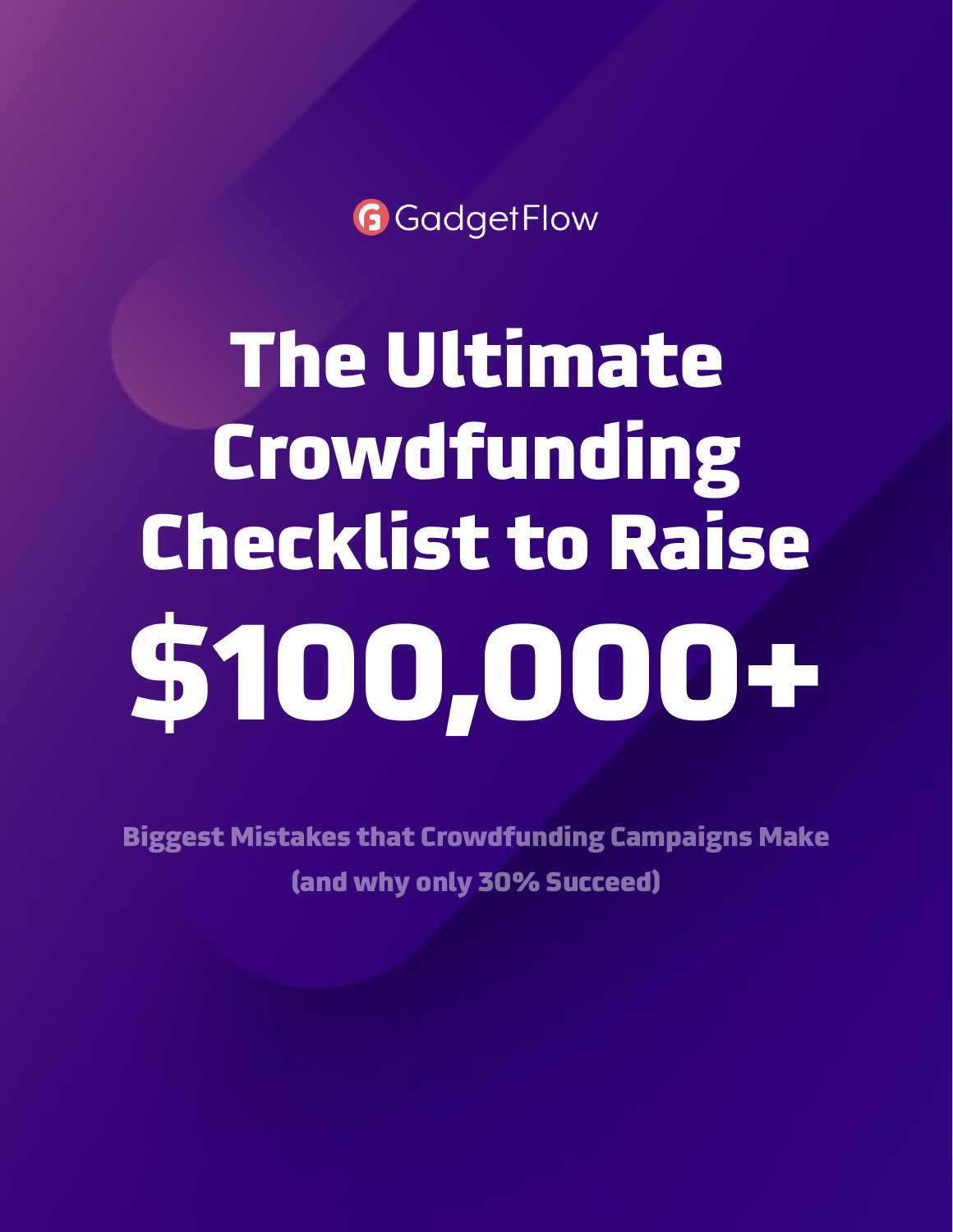# **Introduction**

Thank you for downloading the Ultimate Crowdfunding Checklist. After working with over 6,000 Crowdfunding campaigns since 2012 and blogging about Crowdfunding for over 5 years, we've gathered all of our knowledge in a single PDF document to guide creators and brands through the Crowdfunding process.

In this guide you will learn how to launch a crowdfunding campaign, how to estimate shipping prices, where to promote your campaign, how to approach publications and blogs, how to do cross promotions, which tools and services to use, and everything in between.

Crowdfunding is not just about launching a prototype of your idea. It's about how you get into the business of transforming the idea into a mainstream product. Although it sounds like a whole new form of raising funds for your project, it is still quite similar to any other business model out there. Our crowdfunding checklist will help you get started and plan a successful crowdfunding campaign.

You still have an MVP which is why you still need a proper business structure. This doesn't confine to the product idea alone. It's about how you present it to the online audience (aka backers!) and structure your marketing plan. It's about how you plan the whole business model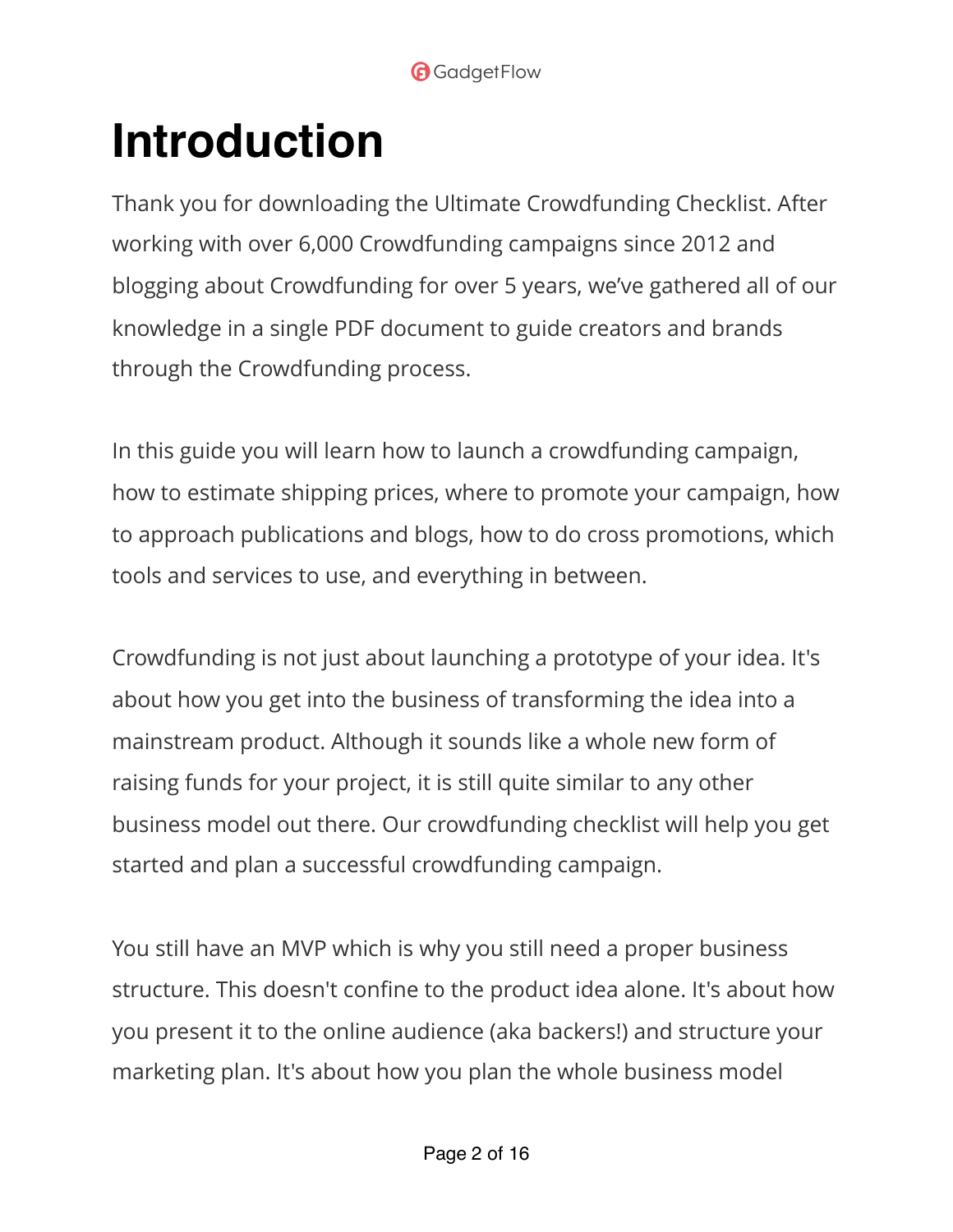starting with a simple crowdfunding project. So, to keep you on track, we've created multiple sections from pre-launch to fulfillment with valuable resources, guides, and step by step guides.

# **Pre-Launch Crowdfunding Checklist**

#### **Design Your Product Prototype**

At first, you must consider having a proper product prototype chalked out. In order to do so, you need the right product design tool. Tools like [Sketchfab,](https://sketchfab.com/) [Sketchup,](https://www.sketchup.com/) and [Fusion 360](http://www.autodesk.com/products/fusion-360/overview) can be of help. You can also hire 3rd party companies like [Alskar,](https://www.alskar.com/?gclid=Cj0KCQiApt_xBRDxARIsAAMUMu8amhEFwpx-d81jakcrWxiZxZnNkE3PyDWmkYolX2374o46Fj5jzjwaAtzXEALw_wcB) or [Trident.](http://home.trident-design.com/)

# **Calculate Your Exact Funding Goal**

Next step would be to set up a funding goal. We recommend setting a budget based on the percentage that you need to raise. This would be your minimum viable goal. Check our detailed article [here](http://thegadgetflow.com/blog/calculate-crowdfunding-goal/).

#### **Do Your Research on Past Crowdfunding Campaigns**

You must consider doing thorough research on past crowdfunding campaigns and create your own crowdfunding checklist based on your findings. Gather their strengths and weaknesses and try to incorporate them in your campaign. For example, if you are coming up with a wallet, check what other wallet crowdfunding campaigns have been like and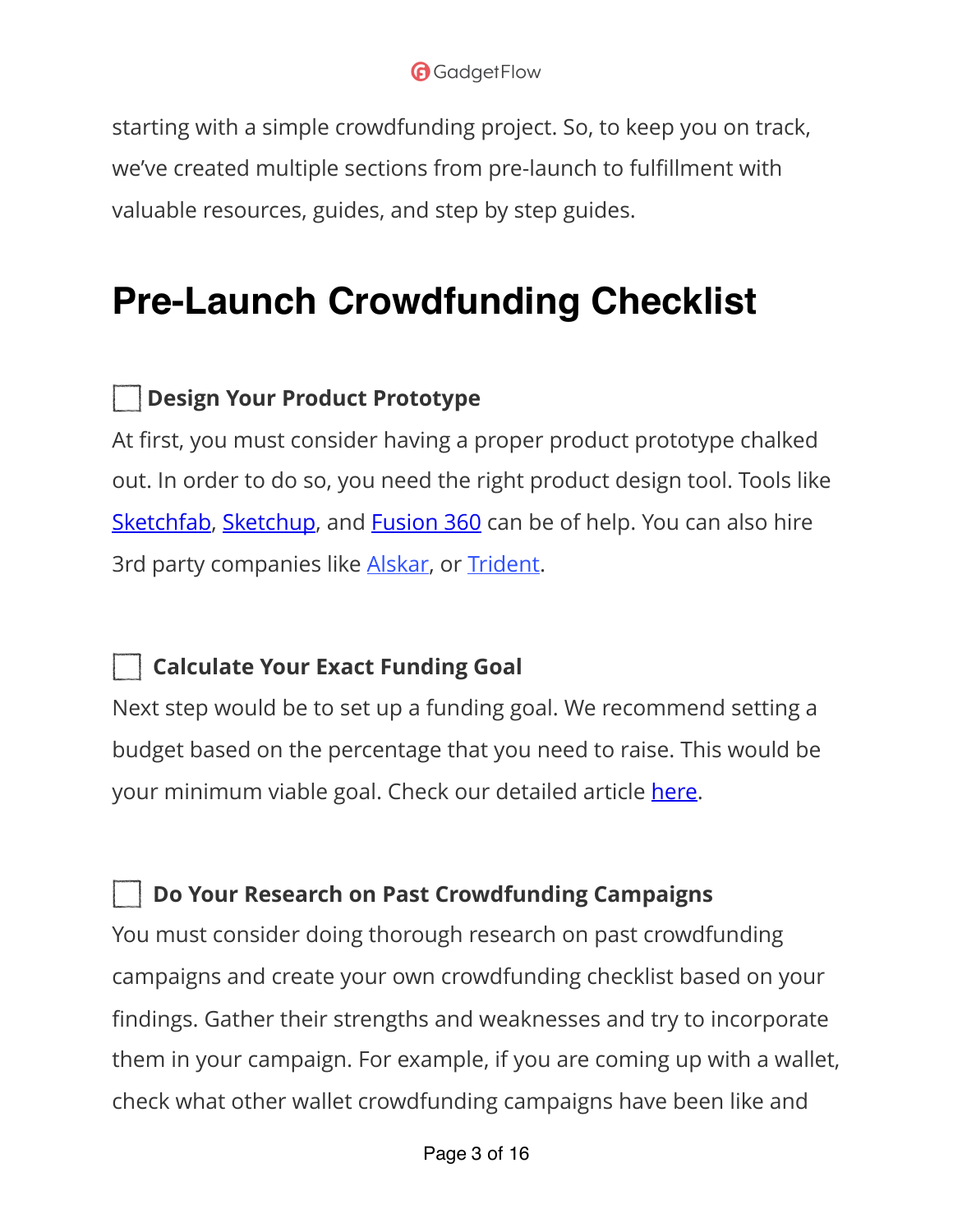#### **G**GadgetFlow

which ones were successful. Try to find out that one aspect of those campaigns that made them tick. It's very important to realize what works for your campaign and why.

# **Chalk Out Your Task Calendar**

You need to form a proper calendar based on the activities you need to do. From designing a prototype to shipping the first version of your product, the calendar should be as detailed as possible. [Here's our](https://go.indiegogo.com/blog/2015/12/crowdfunding-prep-calendar-checklist.html)  [favorite.](https://go.indiegogo.com/blog/2015/12/crowdfunding-prep-calendar-checklist.html)

# **Set the length of your campaign**

We also recommend a span of 30-45 days. Once you are done with the campaign, you can go for the [InDemand program](https://learn.indiegogo.com/indemand/) on Indiegogo and keep your orders coming. Once the entire crowdfunding phase is over, you must switch to your own e-shop, for that we recommend Shopify or launching an Amazon Store. If you are a Gadget Flow customer you also get hands-on help from the Amazon Launchpad team, to access this head over to your [Gadget Flow Dashboard](https://thegadgetflow.com/dashboard/) and then under Add-ons click "Interested in Launchpad".

# **Use Crowdfunding Services**

Start planning your budget for using the popular crowdfunding services that are available online. Platforms such as [Gadget Flow,](https://thegadgetflow.com/submit/) [BackerClub,](http://backerclub.co/homepage.php)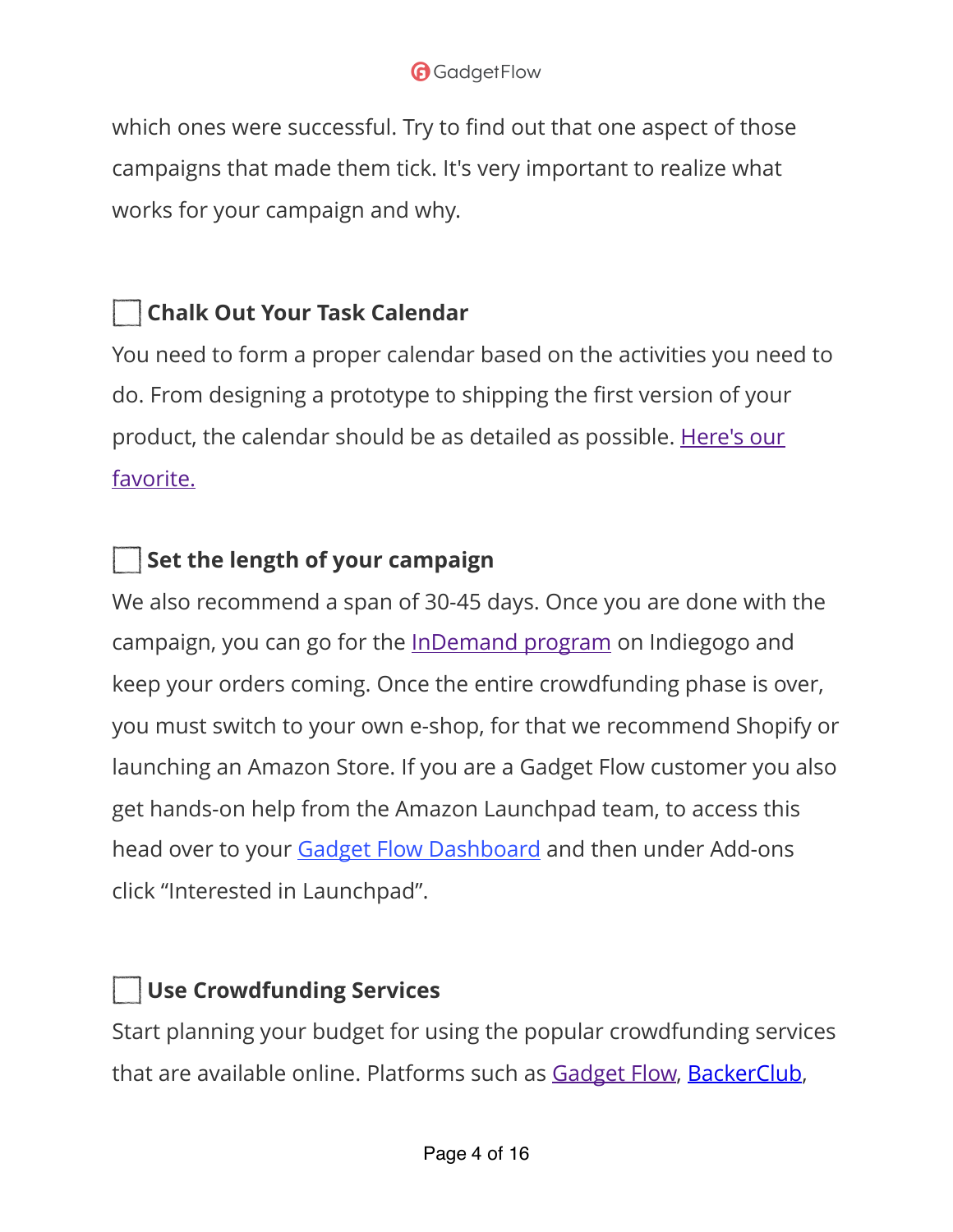#### **G**GadgetFlow

[Kickbooster](http://kickbooster.com/) and so on. You must consider using them at least a month before your campaign starts. The best way to choose which one works for your campaign is to read UGC content in the form of testimonials and forum discussions. Check our detailed article [here.](http://thegadgetflow.com/blog/crowdfunding-project-promotion/)

# **Create Your Landing Page to Capture Emails**

You can do FaceBook Ads to spread the word. Try doing this at least 1-3 months before you launch your campaign. Also, make a list of all the sign-ups and use them as your newsletter subscribers. Check how this [campaign got successful with Facebook Ads here.](http://thegadgetflow.com/blog/facebook-ads-can-help-raise-pledges-kickstarter/) Make sure to nurture your subscribers by going over your story as well as getting them familiar to the Crowdfunding process.

# **Send a Monthly Newsletter with Updates**

Create a newsletter and start sending monthly updates to your subscribers (sign-ups) regarding your campaign. You can use services like MailChimp, MailerLite or Campaign Monitor. Once you send the campaigns, track the open rates and click-through rates to see how many users are interested in your newsletter and work on it accordingly. Check our detailed article [here.](http://thegadgetflow.com/blog/ecommerce-email-marketing-how-to-turn-leads-into-valuable-customers/)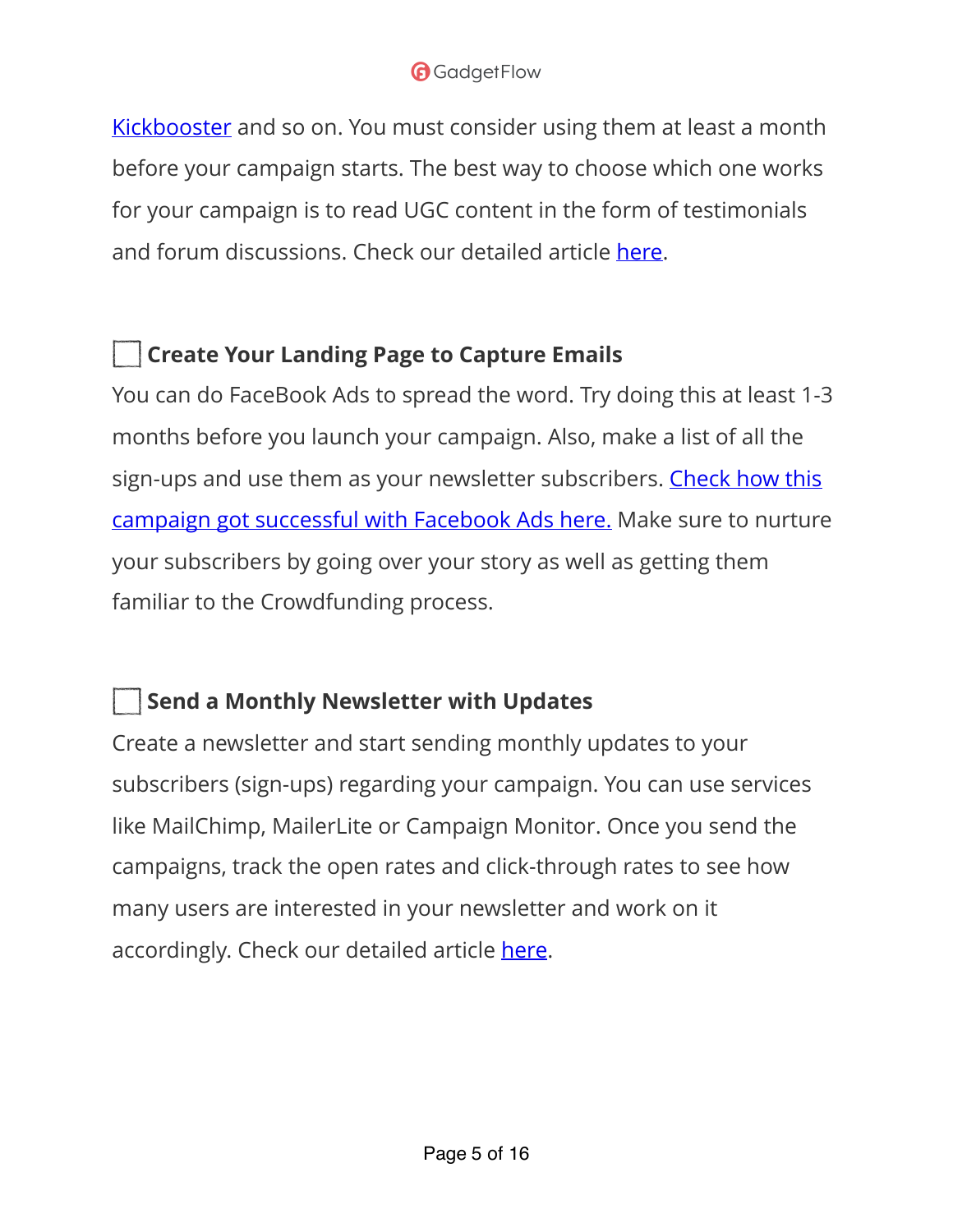#### **Set Up the Social Media Channels**

Go for Facebook, Twitter, and Instagram. Additionally, make sure to have an attractive cover image that highlights your campaign and where it is live - Kickstarter or Indiegogo. Add images, videos or GIFs on your social posts as they perform better than links (only). Check our detailed article [here.](http://thegadgetflow.com/blog/get-crowdfunding-backers-social-media-marketing/)

#### **Prepare a Social Media Campaign Chart**

You must be regular on these channels and post your content at least once or twice per week before your campaign goes live. Twitter is also a great platform to look for influencers. You can also tweet and ask them if they can go through your campaign or give it a shout out if possible.

#### **Prepare a List of Influencers**

Look for influencers based on your product niche and ask them to spread the word. You can also collaborate with previous campaigns on Instagram or other social channels. Check our detailed article [here.](http://thegadgetflow.com/blog/find-influential-backers-crowdfunding-campaign/)

#### **Prepare Your Visual Assets on Time**

This includes good lifestyle images of the product including GIFs and a crowdfunding campaign video. Try avoiding white background images as they don't make your product look real. Instead, go for images that show your product in the real world and how it can be used. Our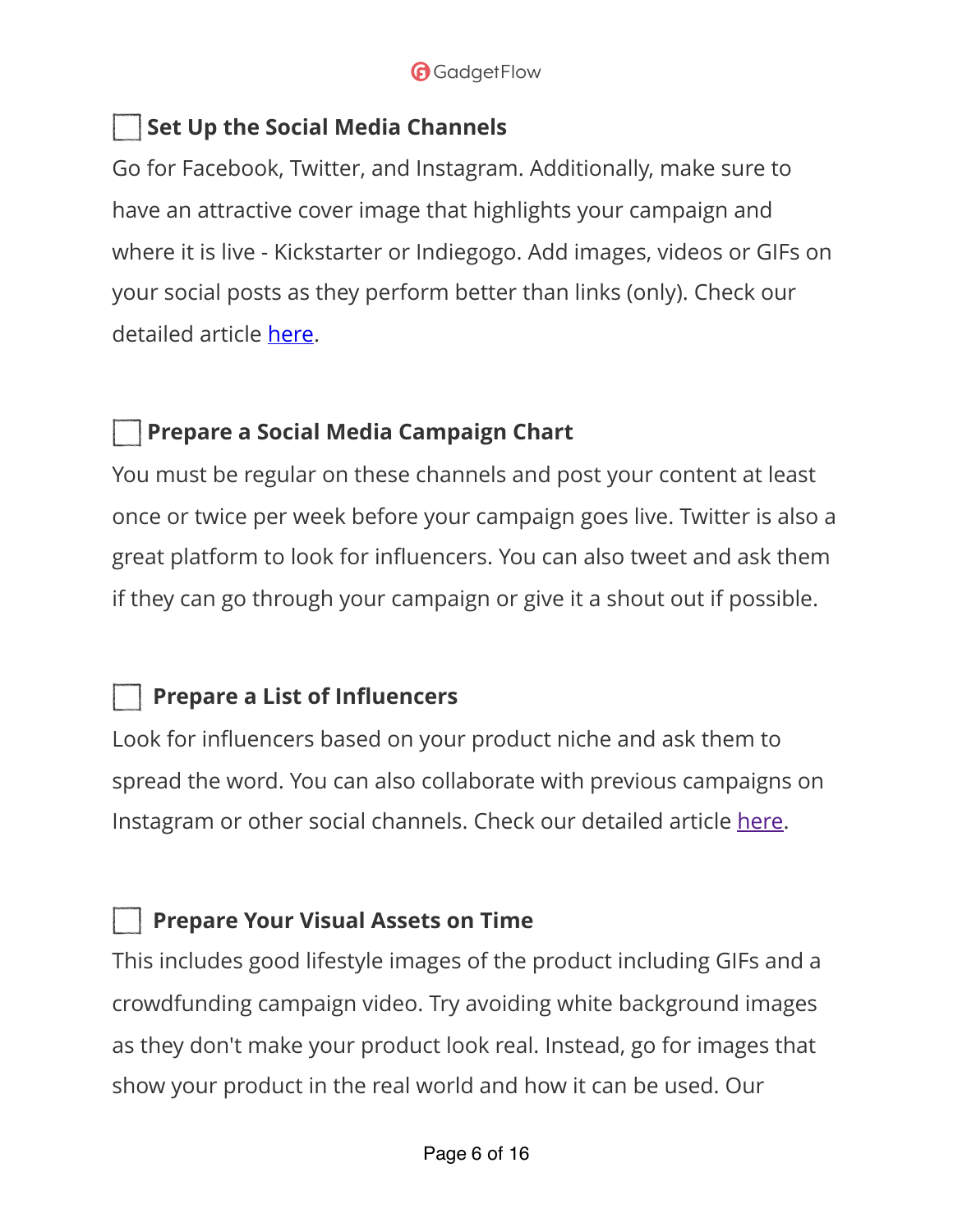#### **G**GadgetFlow

statistics say that [lifestyle images perform 60% better than white](http://thegadgetflow.com/blog/lifestyle-photos-vs-white-background-photos-which-one-works-best-and-why/)  [background images.](http://thegadgetflow.com/blog/lifestyle-photos-vs-white-background-photos-which-one-works-best-and-why/) You can either use an agency, a freelancer, or do it yourself.

# **Set Up Your Reward Tiers**

Start setting your reward tiers based on your main goal. Your rewards should be related to the product and not just \$1 Thank-You cards or \$10 T-shirts and so on. In fact, those rewards work for the backers who consider your projects on a charitable ground. But otherwise, it's quite vague to go for that kind of pledges instead of doing your reward chart based on the actual product. Think about bundles like 3+1 free or 4 + free shipping.

# **Prepare a Draft of Your Story**

Craft your story and prepare a draft for the campaign. Always remember that crowdfunding is about the story and your journey towards making the product. Narrate your story in a more engaging way. It's always wise to hire a copywriter to go through the entire project and make sure it looks perfect. Make sure to go through your background, how did you come up with the idea, mention your partners, etc.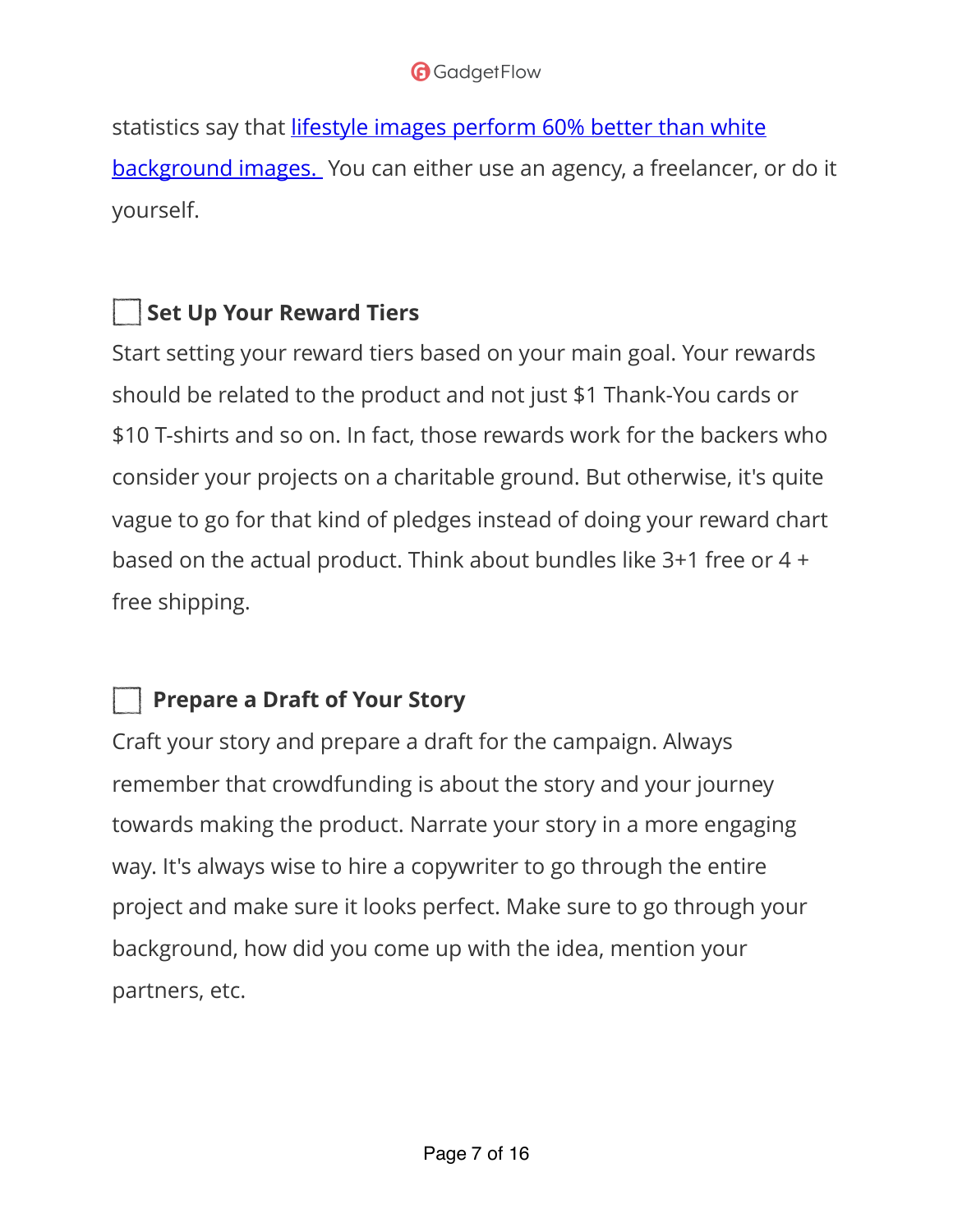# **Reach Out to Media for Launch-Day Coverage**

Reach out to media outlets for getting coverage on the day of your launch. You can either hire a PR firm like the [Crowdfunding Formula](https://thecrowdfundingformula.com/), or [Cory Group](https://corygroup.com) to do it for you or try your hands on them yourself. Media coverage is essential to get the word out. But you should always know where to draw the line. Don't try to overdo the whole thing. If you have a million dollar idea, press attention is inevitable.

# **Plan the Fulfillment Process**

Services like [Crowdox,](http://crowdox.com/?utm_source=GADGETFLOW&utm_campaign=GADGETFLOW&utm_term=GADGETFLOW) [BackerKit](http://backerkit.com/), Fulfi[llrite](http://thegadgetflow.com/blog/fulfillrite-a-reliable-one-stop-solution-for-ecommerce-or-crowdfunding-order-fulfillment/) can help you in this zone. It's better to deliver your product earlier than expected. Avoid a delay to stay in the good book of your backers.

# **Show Up on Crowdfunding Forums**

Start showing your presence in online crowdfunding forums like [Kickstarter Forum](https://kickstarterforum.org) as much as possible. This will help you increase your contacts and enhance your credibility at the same time. Answer questions or ask your doubts and listen to what others in the same field have to say.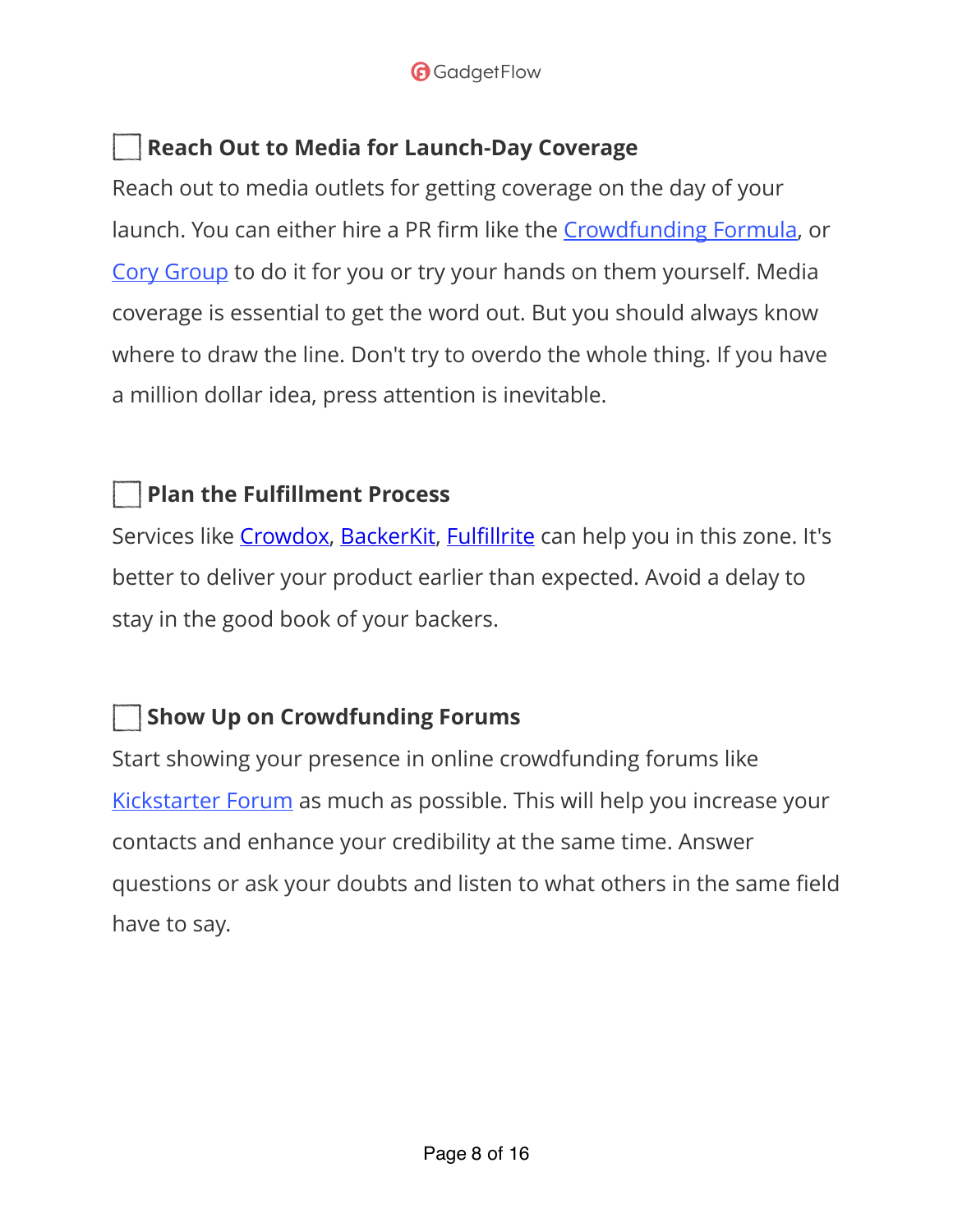# **Going Live Crowdfunding Checklist**

# **Create Your Official Press Release**

Once your campaign is live, you need to make sure that the word reaches out to the media on time. It would be advisable to create an official press release 24 hours before your campaign goes live. Send it to all the media outlets you have reached out before. That way, you'll be able to spread the word immediately after your campaign goes live. You can also use PR distribution services.

#### **Send a Dedicated Newsletter Blast to Subscribers**

Use a newsletter service like Campaign Monitor, MailChimp or MailerLite to send your subscribers a dedicated newsletter blast as soon as your campaign goes live. Keep updating them with the progress after two days and then after a week. Finally, give them a final shoutout five days before your campaign ends.

# **Schedule Social Media Posts Beforehand**

Ensure to have your social media queue filled up on Buffer. Keep posting updates about your campaign across social media channels and discuss its importance through your posts.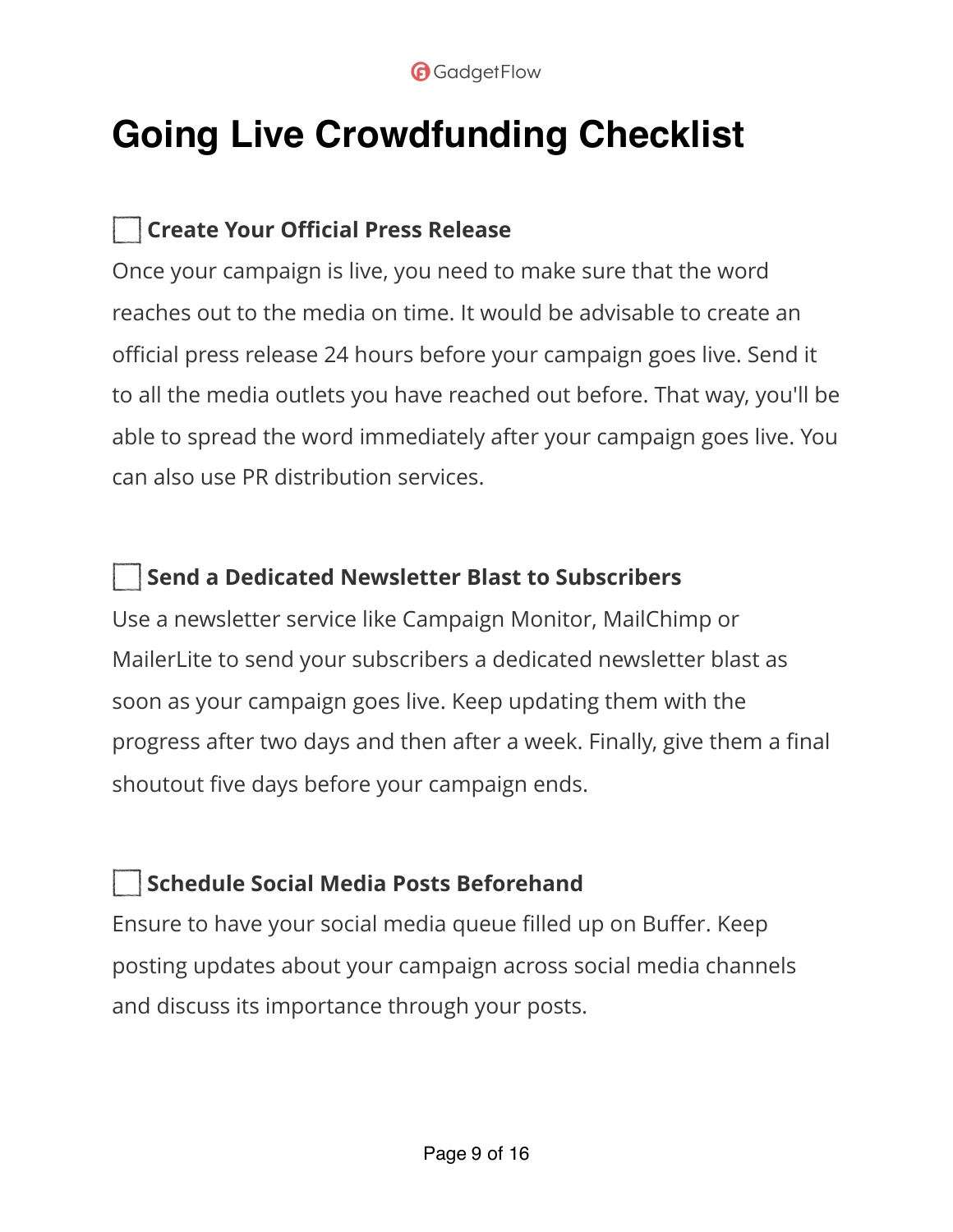

#### **Respond to the Comments As Soon As Possible**

Interacting with your potential backers is extremely important. Make sure to reply to those comments on Facebook, Twitter or your campaign page on time. You can use a service like **[Mention](http://mention.com/)** for this.

#### **Track Your Traffic Sources**

It's always essential to keep track of your traffic sources. Tools like [Clickmeter o](https://shareasale.com/r.cfm?b=556594&u=1870397&m=51172&urllink=&afftrack=)r referral programs like Kickbooster will help you understand where your traffic is coming from. But also keep it under consideration that mobile apps are not considered here. This is because referral attributes are being stripped from mobile apps.

#### **Send Updates**

Sending updates about your campaign is vital. Whether it's a stretch goal or an early delivery, you can do your updates once every two weeks. Don't overdo it.

#### **Get to 30% of Your Goal As Fast As You Can**

You have more chances to get featured on Indiegogo or Kickstarter if your campaign reaches 30% of its goal within 48 hours. In fact, you can grab that attention by securing the first 30% of your goal from friends, family, and acquaintances.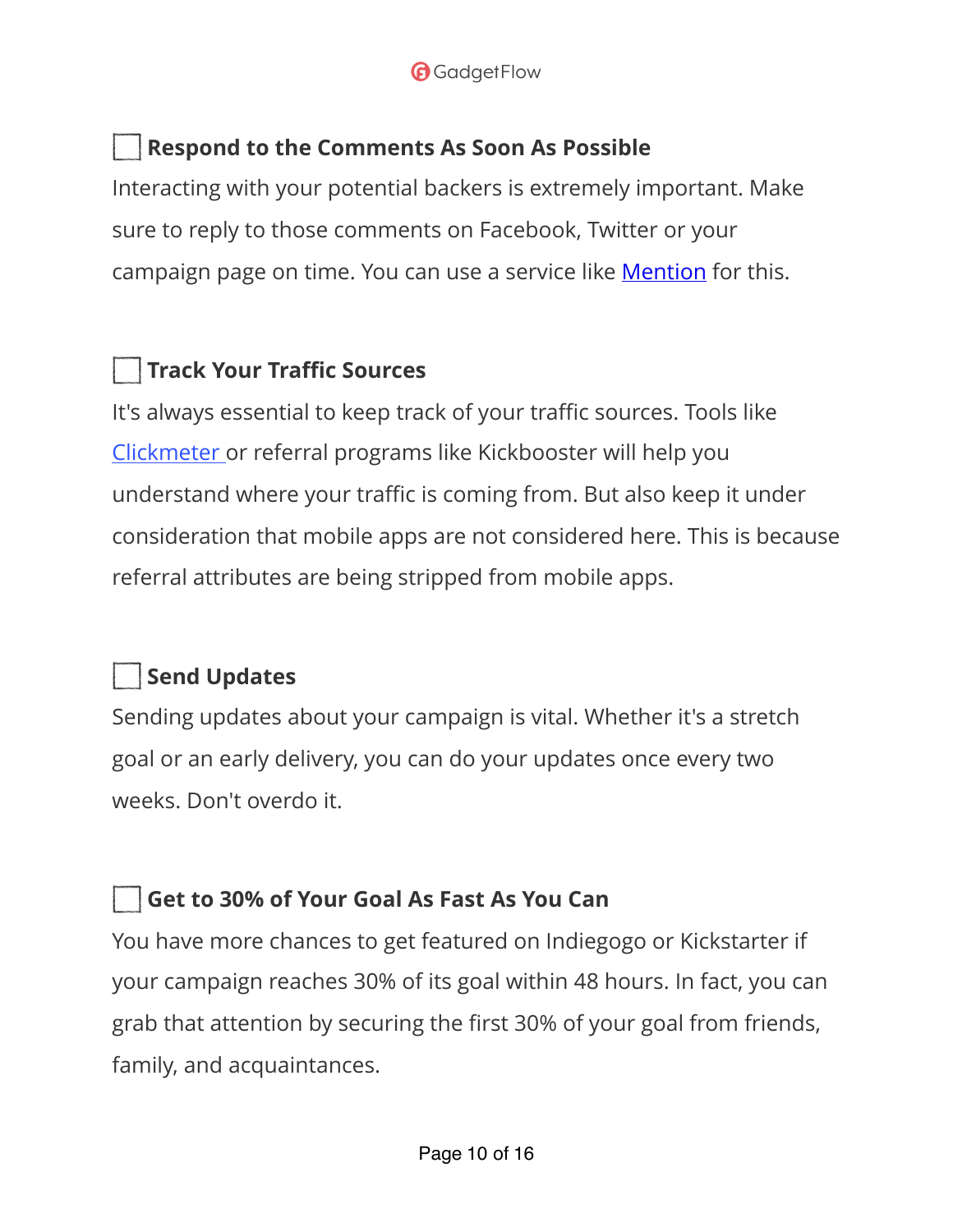#### **Set Up Special Early-Bird Perks**

Coming up with special early-bird perks is always a good thing to do. As a matter of fact, you can offer free shipping or 10% discount vouchers to websites or blogs or influencers and grab more attention from their users.

# **Prep a Stretch Goal Chart**

Once you start getting more attention for your campaign, start setting up a proper stretch goal chart. That way, you can grab your backer's attention even more.

#### **Highlight the Press Coverage on the Crowdfunding Page**

Just getting press mentions is not enough. You need to highlight them on your crowdfunding page as well. Follow a specific structure of highlighting your most popular press mentions with quotes. This will increase the credibility of your campaign.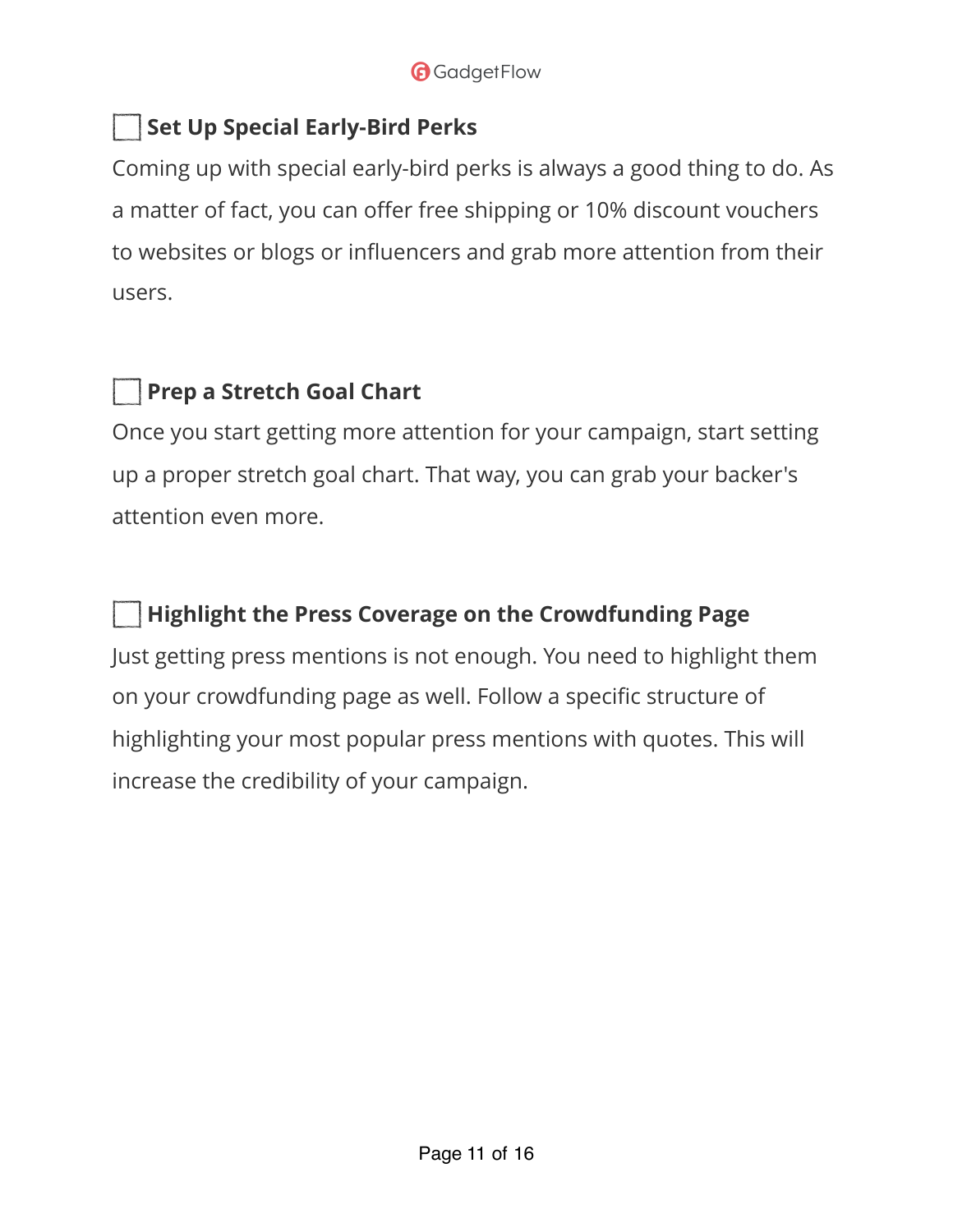

# **Post-Launch Crowdfunding Checklist**

# **Be Ready With the Fulfillment Process**

Once your campaign is over, you must consider delivering the first batch to your backers as early as possible. Plan the fulfillment process with services like Far Group and don't let your backers start complaining because of an unwanted delay and make sure to keep answering any questions they may have. If you are a Gadget Flow customer you can access our Fulfillment partners on your dashboard.

#### **Keep Updating Your Backers of the Progress**

Update your backers about the progress once in every three weeks. Let them know that your project is under works and keep the excitement going.

# **Never Delay the Delivery Timeline**

Avoid a delay in delivery as much as possible. In case you can't, make sure to explain why you are delaying the delivery to your backers in detail. But we would still suggest you avoid a delay especially if you are planning a second or a third campaign. It would be wise enough to choose a later date for delivery in the campaign than delaying your proposed date.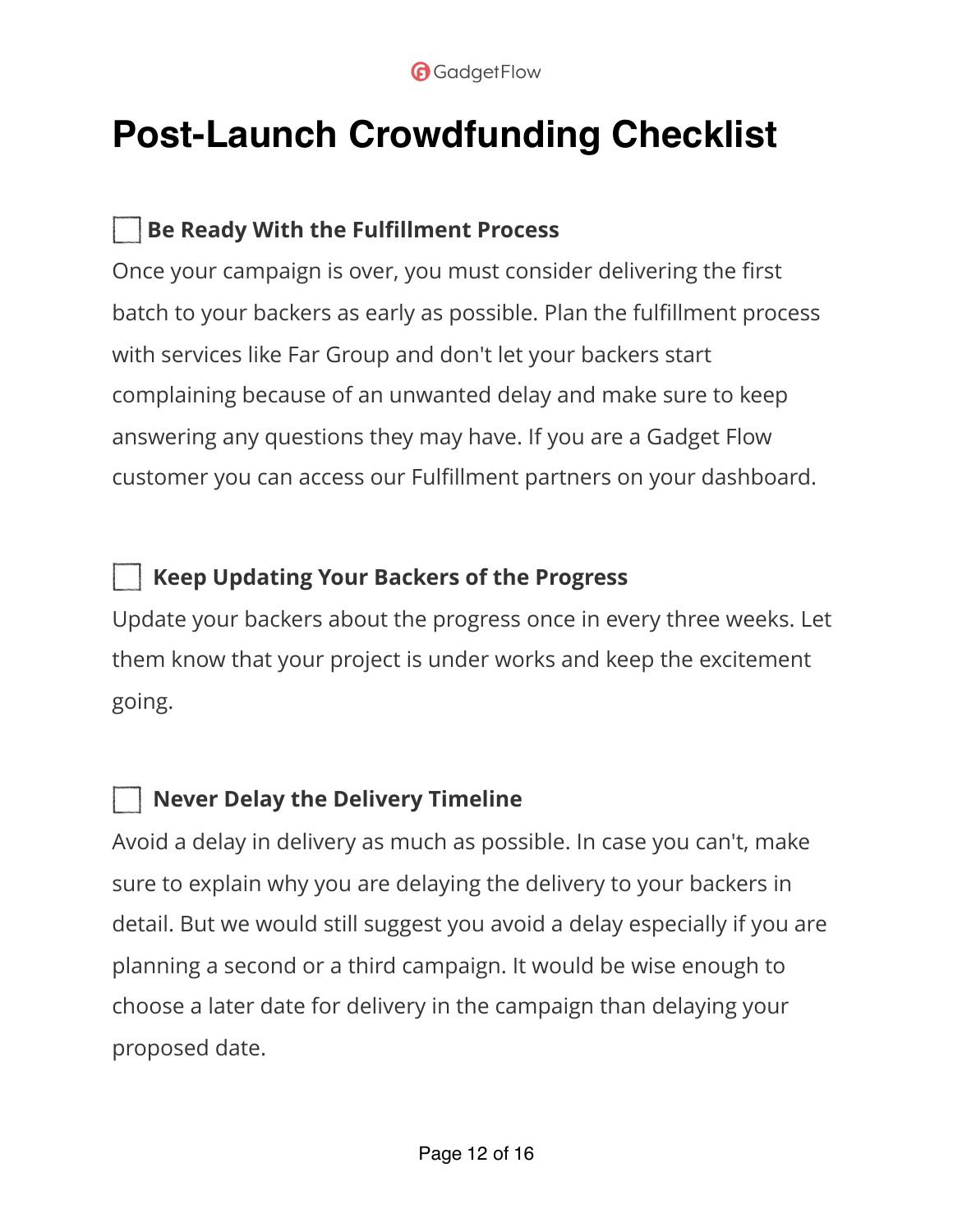

#### **Respond to All Genuine Queries**

Never miss any query from your backers that comes your way. Additionally, if you have enough budget, outsource your customer support team and make sure all those queries are answered on time. Delaying responses can lead to angry backers. Turn on notifications on your mobile phone and respond to those emails and questions on time. Let your backers know that you care.

#### **Switch to InDemand Indiegogo Program for More Orders**

Once your campaign is over, you can switch to the InDemand program on Indiegogo to keep getting more pre-orders. Make sure you take orders only if you can fulfill them. You need not keep all the perks open in the InDemand program. Just go for special perks you can fulfill and keep getting those orders pouring in. Need an introduction? We can help! [Contact our support team.](https://thegadgetflow.com/contact/)

#### **Launch a Web-Shop if You Can**

If you think you can fulfill an entire second batch of pre-orders, then launch your web-shop. Don't make it too detailed. A simple website based on [Shopify](http://shopify.com/) that takes up pre-orders will do.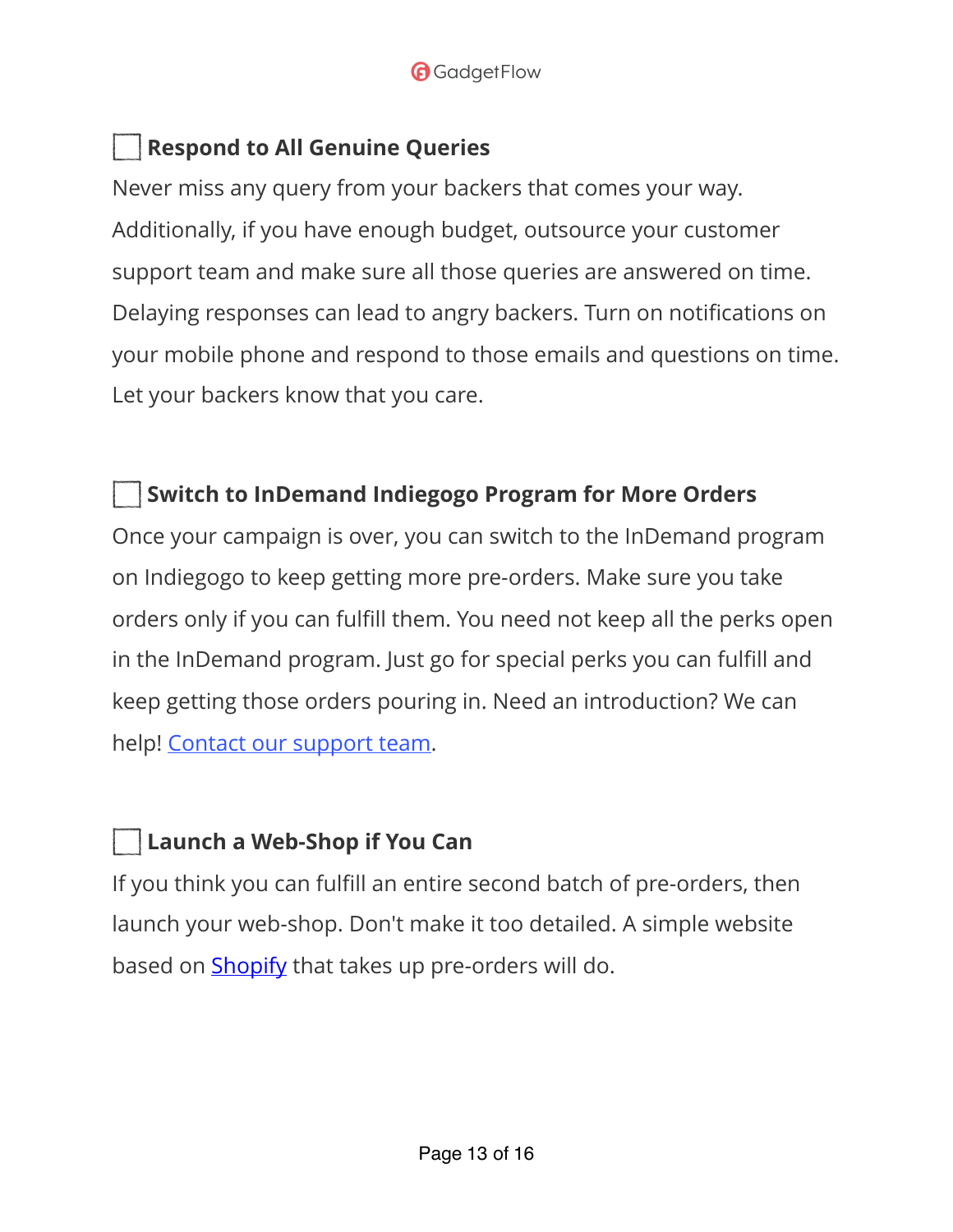#### **Participate on Podcasts for Media Attention**

Voice out your success with the help of podcasts arranged by [Art of the](http://artofthekickstart.com/)  [Kickstart](http://artofthekickstart.com/), [Crowdcrux](http://crowdcrux.com/) and similar other platforms. It's important to do these little things and make yourself more visible in the industry. Like we said before, crowdfunding is not just about a product. It's also about the story behind the creation of that product. If you truly have an inspirational story, it's better to spread it out. You can also participate on the [Gadget Flow podcast.](https://podcast.thegadgetflow.com/) [Contact our support team](https://thegadgetflow.com/contact/) to book a date.

# **Thank Every Backer Individually**

You must go for a thank you video clip and newsletter for your subscribers and backers once the campaign is over. A little gesture of gratitude always works. It adds a personal touch to your overall campaign and makes you more visible in front of your backers.

# **Make the Packaging Attractive**

Once you start working on the package delivery, you can also try and add a personal note to each one of them. Always remember that since this is your first batch, you must consider thanking all those who helped you with your campaign success. It can be anything from a thank-you note to a bookmark to chocolate. But whatever you do, make sure your gratitude shows up.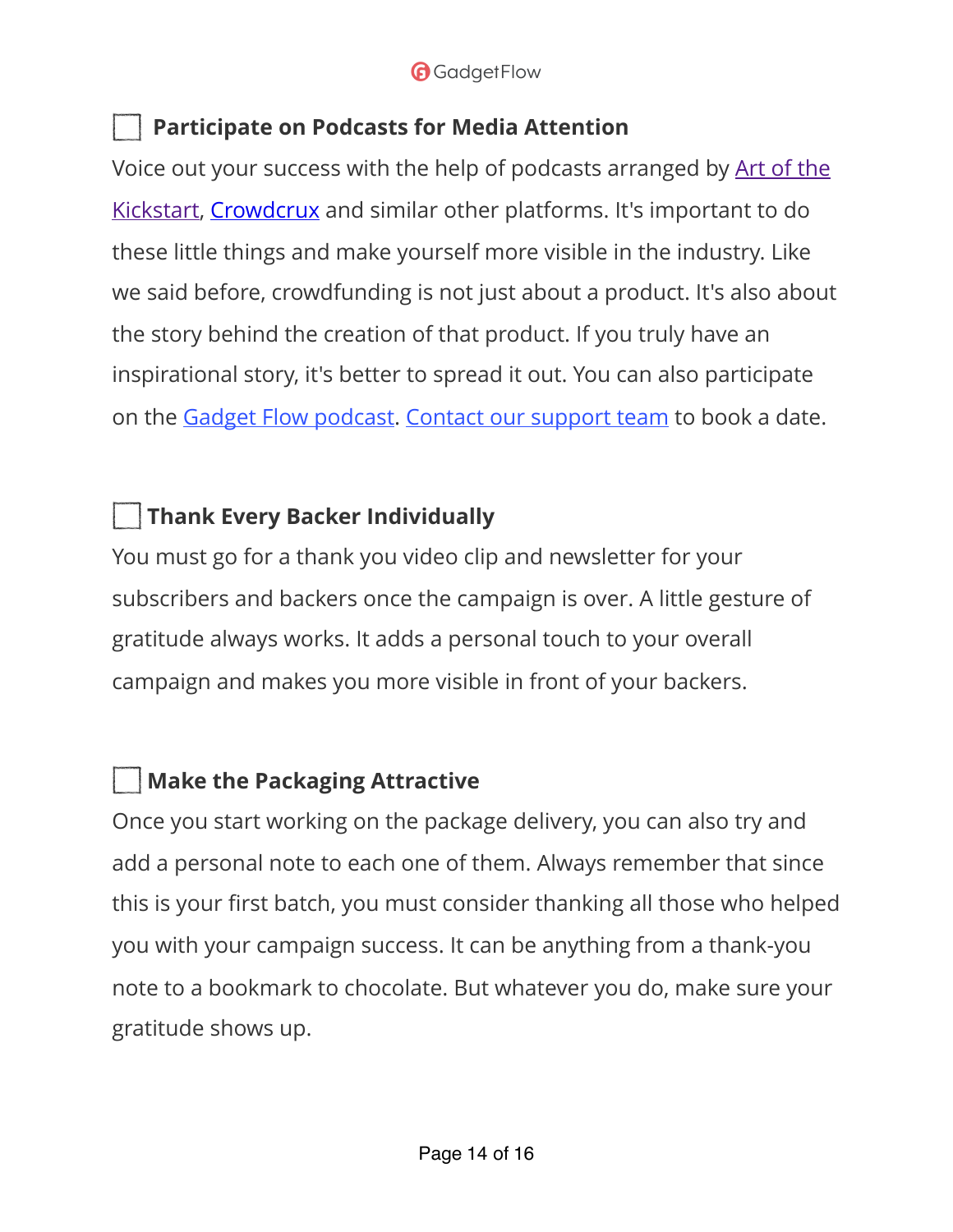# **Conclusion**

We believe Crowdfunding can be cracked if you structure the entire process properly. This checklist is not just about ticking off every point and moving ahead one step at a time. It's also about getting into the details of each section of your campaign and working hard to do it right.

We have had many campaign creators asking us about the "secret" to a Crowdfunding success time and again. Many believe that it has to do with the product. But we think it's also about how you do it. Think of campaigns like [EyeQue](http://thegadgetflow.com/blog/gadget-flow-success-stories-helped-eyeque-kickstarter-campaign/) or the [X-Frame Mechanical Watch.](http://thegadgetflow.com/blog/facebook-ads-can-help-raise-pledges-kickstarter/) They got the success because of specific strategies they had utilized during their campaign. If you do the same, there's nothing stopping you from having a successful campaign. We hope our crowdfunding checklist will help you get along with a smoother ride.

# **How can Gadget Flow Help?**

We offer a series of different services to help you kickstart your crowdfunding campaign, from unboxing videos, to marketing,